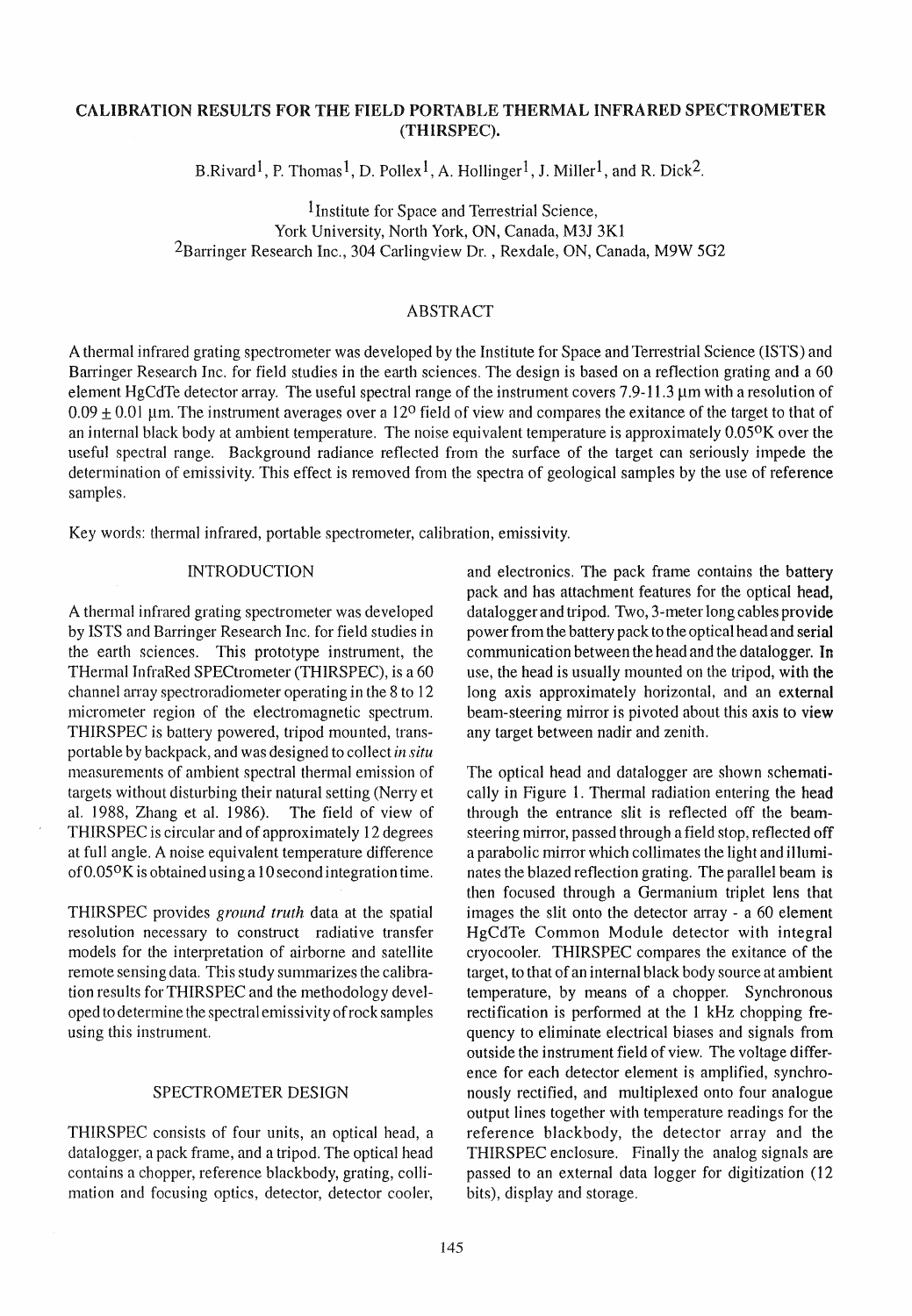# **Optics**

An entrance slit and an off-axis parabolic mirror produce a parallel beam to illuminate the grating. The clear aperture of the grating defines the field stop, and the spectrum is imaged onto the detector array by a lens. The path of the principal ray at the blaze wavelength is folded, in the form of a letter 'N', in a plane parallel to the base of the spectrometer, and the orientation of the grating rulings is such that the plane of dispersion is almost perpendicular to the base. The entrance slit has dimensions of 0.2 by 3.0 mm and is laser-machined in 0.013mm lhick stainless steel. The stit width images, at the array, to the width of a single detector element.

Since it is hoped to commercialize the THIRSPEC, only stock components are used. All reflecting surfaces are vacuum gold coated. A diamond-turned, gold-coated, off-axis parabolic mirror is used as the collimator optic because, with the entrance slit at the focus, it is free of spherical and chromatic aberration. The parabola is a 50mm diameter, 125mm EFL, with the principal ray at an angle of 30degrees to the axis. These dimensions, combined with the 25mm diameter of the aperture at the grating, give the system an external field of view of  $0.2$ radian (11.4 degrees) and allow a compact optical layout.

The line spacing and blaze for the grating, and the focal length of the lens, should be such that the wavelength range of the detector Common Module just fills the 6.06mm length of the array, with the blaze wavelength dose to the centre. Because the dosest stock values did not produce an exact fit, the dispersion was adjusted by rotating the grating rulings out of the plane of incidence, and adjusting the angle of incidence. Such an 'out-ofplane' arrangement results in a large angle between the incident and diffracted beams at the blaze, and permits a more compact optical layout.

The lens is a 25mmEFL, f/0.8, Germanium triplet, diffraction limited over the  $\pm$  6.7 degree field angle subtended by the array, giving an effective blur of about 12 micron or 25% of the detector element dimension.

THIRSPEC operates with modulated radiation and narrow-band AC electronics. The modulator, a rotating, aluminum chopper disc with twelve uniformly spaced circular openings, is positioned just outside the entrance slit. Consequently the spectrometer alternately sees the internaI reference blackbody, by reflection on the chopper, and the target, by reflection on the external be amsteering mirror. If the mirror and chopper have identical emissivities and temperatures, the modulated signal depends only on the radiance difference between the target and reference. Because both elements are vacuum coated with gold in the same lot (reflectance >98%), the emissivity differences, and the resultant radiance errors, are small. In practice the mirror and chopper may have temperature differences of several degrees but the temperatures ofboth elements are monitored, so acorrection can be computed. The chopping frequency is 1 kHz. An optical pickup senses the holes in the disc and provides a tachometer waveform for the motor drive, and a phase reference for the synchronous rectifiers. The relative sizes of the chopper holes and the input beam (in the plane of the chopper) give a trapezoidal signal waveform, with transition regions (when the edge of a hole is passing through the beam) lasting 14% of aperiod. The detector signals during transitions are ignored, giving a duty cycle of 0.72.

## Internal reference blackbody

The internal reference is an isothermal, ambient-temperature blackbody cavity of the cylindro-inner-cone form described and analyzed by Bedford et al. (1985). Cavities of this shape have both high  $(>0.99)$  and uniform effective emissivities along the cone and adjacent cylindrical surface, and allow a short cavity length. Bedford et al. (1985) have demonstrated that changes in surface emissivity from  $0.5$  to  $0.7$  have little effect on the emissivity of the cavity  $(<0.002)$ . The temperature of the cavity is measured but is not actively controlIed which has the advantage of reducing weight, size, power, dynamic range, as weIl as the accuracy with which the system responsivity must be determined.

The radiometrie accuracy is dependent on the accuracy of the temperature of the internat reference blackbody. THIRSPEC uses Platinum Resistance Thermometers (PRT's) to provide an overall temperature accuracy of better than  $\pm$  0.1K. These devices are nominally lOOohms and 4000ppm/degree Kat 273K and are individually calibrated to  $\pm$  0.0025K. The bridge circuitry is thermally compensated and designed to have an absolute accuracy of  $\pm 0.02K \otimes 273K$  and  $\pm 0.05K$  from 263 to 308K. The bridge output is normalized so that the range 263 to 308K just fills the 12-bit range of the data logger, giving a digitizer resolution of 0.01 K.

## Detector and cryocooler

The detector is a 60-element version of the Military Common Module HgCdTe array/dewar package. This is a mature technology, providing the multiplex advantages of an array at much lower cost than a custom package. Also, compatible light-weight closed-cycle cooIers are available. The spectral band of the array is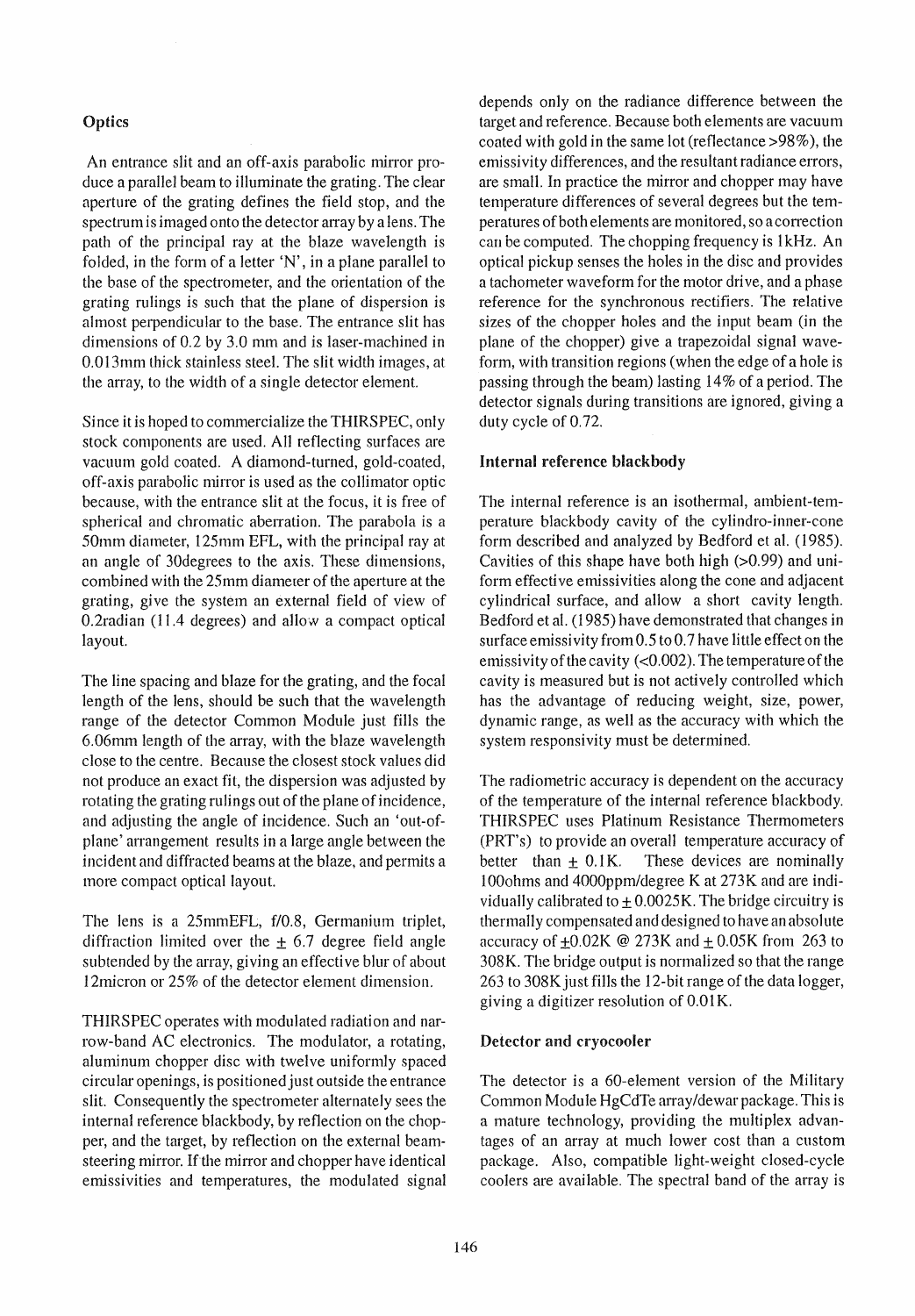$7.7\pm0.25$  to 11.75 $\pm$ 0.25 micron. The temperature of the array is measured via the voltage across a transistor attached to the focal plane.

The detector array employs a Stirling-cycle cooler designed to be used with military FLIR systems. The working fluid is helium. The cooling capacity is 0.35W @ 80K and the unit can draw approximately 30W @ 17VDC. Use ofheIium eliminates the logistical requirements imposed by compressed gas and provides a weight reduction of approximately  $5kg$  relative to a Joule-Thompson cooler with a five-hour gas supply.

### ELECTRONICS AND SIGNAL PROCESSING

#### Analogue electronics

The output from each of the 60 detector channels is amplified with a high-gain preamplifier followed by a switchable-gain amplifier, a synchronous rectifier, and a low-pass filter. Nominal noise figure for the preamplifiers is 2.5 nY/Hz at 1 kHz. The gain and bandwidth of each channel is set by selection of the gain resistors and with precision trimming potentiometers. All sixty switchable amplifiers are controlled by two common digital lines from,the datalogger. While the preamplifier stage is broadband, the synchronous rectifier operates at a nominal frequency of 1kHz as determined by the speed of the mechanical chopper. The system is relatively insensitive to drift in the chopping frequency. The output of the synchronous rectifier passes through a low pass filter with a bandwidth of 1 Hz. The analogue outputs of the 60 detector channels, along with temperature signals from the detector, the beam steering mirror, and the reference blackbody, are multiplexed onto 4 analogue lines that are accessible to external devices at a chassis-mounted connector. Control of the multiplexer is through four digital lines from the datalogger.

## Datalogger

The datalogger (Omnidata Polycorder Model PC-706) provides six digital control lines to the optical head, to set the gain of the switchable amplifiers and to switch the analogue multiplexers, and digitizes, stores, and transmits the signal voltages fromeach channel ofTHIRSPEC. The digitizer has 12 bits of resolution with a 100 kHz update rate and 0.15% long-term accuracy. An internal 420 kbyte memory allows up to 900 readings to be stored before transmission via an RS232 serial link to an external computer for further analysis. The datalogger allows a limited amount of manipulation and display of the digital information, at a level that is useful during field data acquisition sessions to verify data and procedures.

### SYSTEM PERFORMANCE

## Spectral ealibration

The spectral range is largely determined by the spectral band of the entrance window of the detector array which is specified by the manufacturer to be  $7.7 \pm 0.25$  to 11.75  $\pm$  0.25 µm. The optical design of THIRSPEC matches the spatial extent of the 60 element array to the spectral range. The relation between detector number and wavelength was determined by looking at a blackbody target through a thin absorbing film of polystyrene. The transmittance spectrum obtained for this measurement is shown in Figure 2. This spectrum displays five weIl characterized infrared absorption features of polystyrene. As can be seen in Figure 3 the known wavelengths of the five absorptions define a straight line when plotted against the detector number for the observed absorptions. Additional calibration points were obtained using a  $CO<sub>2</sub>$  laser tuned (Table 1). Detectors 1 and 60 lie at  $7.34$  and  $12.08 \mu m$  respectively, and the spectral sampling interval is  $0.08 \mu m/e$  lement. The maximum deviation of a calibration point from the best linear fit is approximately  $0.1 \mu m$ .

## Speetral resolution

The spectral resolution of THIRSPEC is limited primarily by the angular size of the discrete detectors on the array. Each detector element has an area of 58  $\mu$ m by 41 µm and is separated from neighboring detectors by 43  $~\mu$ m. The common module array holding the 60 detectors is 6.06 mm in length. Measurements for  $CO<sub>2</sub>$  laser light reflected from a diffuse gold panel were used to check the total system resolution. The laser was tuned to a spectral line at  $10.52 \mu m$  whose intrinsic wavelength was less than  $0.001$  µm The voltage output from THIRSPEC is shown on Figure 4. Resolution taken as full width at half maximum is approximately  $0.09 \pm$  $0.01 \mu\mu$ .

## Radiometrie ealibration

THIRSPEC receives radiation from emission targets within its field of view and from sources whose radiation is reflected from these targets. The reflections can be either diffuse or specular, depending on the surface characteristics of the targets. The transfer function of THIRSPEC relates the voltage signal to radiant power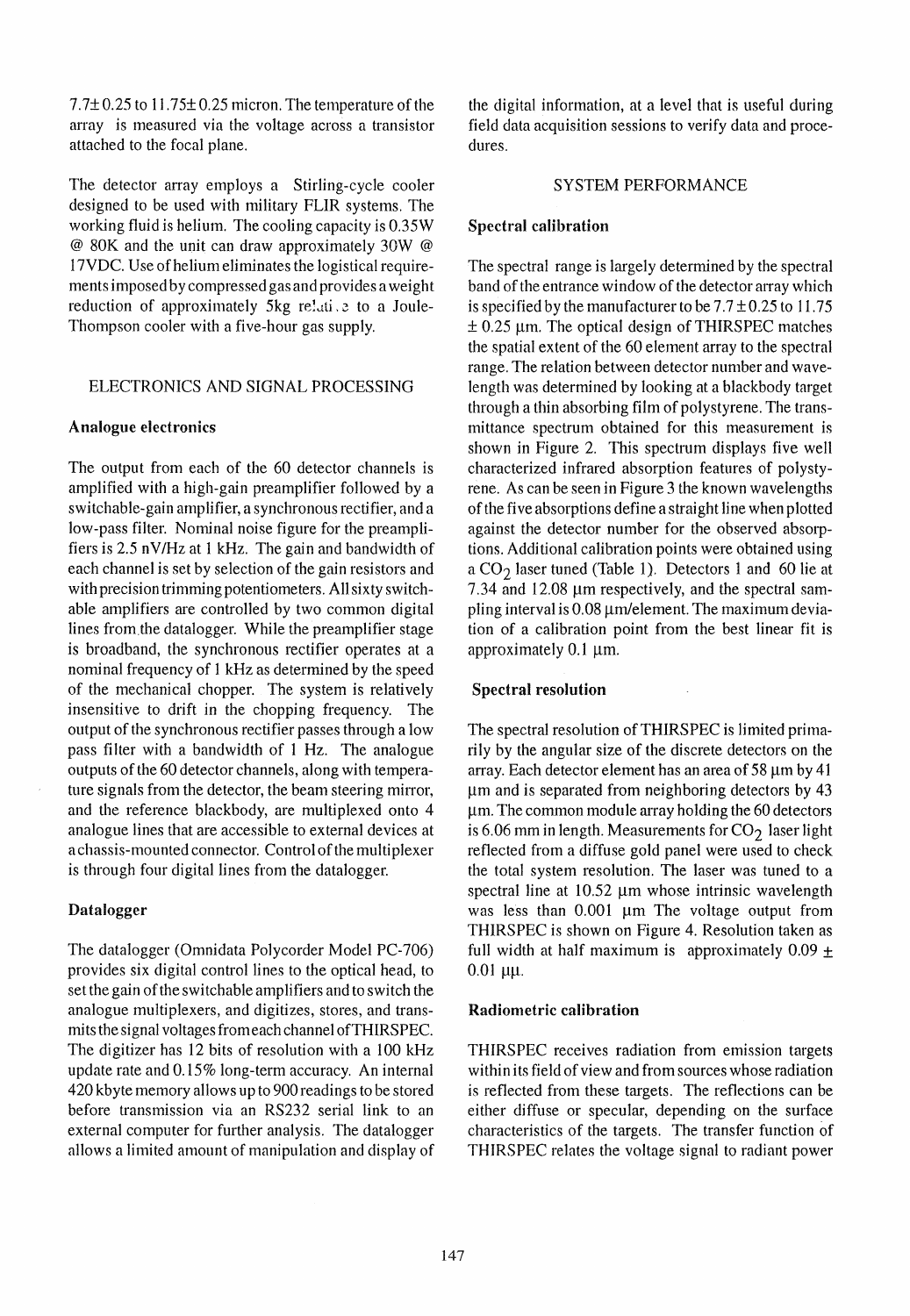striking the detector when the instrument looks at the externat target. The signal voltage for any spectral channel, denoted by  $\lambda$ , can be related to the input power using the following expression:

$$
(\mathbf{1})
$$

$$
S(\lambda) - S_o(\lambda) = R(\lambda, T_{det}) * G(T_{amb}) * \n\left[ - P_{bb}(\lambda, T_{bb}) + \sum_{j=1}^{N} \{ P_{Ej}(\lambda, T_{sampj}) + R_{sampj} \sum_{k=1}^{M} P_{Rkj}(\lambda, T_{envj}) \} \right]
$$

where  $S(\lambda)$  is the measured voltage,  $S_{\Omega}(\lambda)$  is the offset, R( $\lambda$ , T<sub>det</sub>) is the responsivity in V/W of the detector element. The temperature of the entire detector array is  $T_{\text{det}}$ . The gain of the amplification stages is  $G(T_{\text{amb}})$ at enclosure temperature T<sub>amb</sub>. The optical powers,  $P_{E_i}$ ,  $P_{Rki, and}$   $P_{bb}$  come from emission sources (within the field of view), reflection sources (outside the field of view), and an internal black body, respectively. R<sub>sampj</sub> is the reflectivity of the  $j<sup>th</sup>$  region of the emission source while  $T_{bb}$ ,  $T_{\text{sampling}}$ , and  $T_{\text{envk}}$  are the temperatures of the internal blackbody and the external sources. The optical power,  $P_{Ej}$  ( $\lambda$ ,  $T_{sampling}$ ) at detector 1 from emission source j, is assumed to be a generalized blackbody:

$$
P_{Ej}(\lambda, T_{\text{sampj}}) = \tau_{\text{atm}}(\lambda) * \tau_{\text{opt}}(\lambda) * \tau_{\text{grat}}(\lambda) * \epsilon_{j}(\lambda)
$$
  
 
$$
* A_{j} * \frac{\Omega_{j}}{\pi} * \Delta \lambda * M(\lambda, T_{\text{sampj}})
$$
 (2)

where  $t_{\text{atm}}$ ,  $t_{\text{opt}}$ , and  $t_{\text{grat}}$  are the transmission of the atmosphere, the opticaf elements, and the THIRSPEC grating respectively. The emissivity of source region j is  $\varepsilon_i(\lambda)$ , the effective area of the local homogeneous source region is A<sub>i</sub>, the optical bandwidth per wavelength channel is  $\Delta\lambda$ . The collection solid angle is:

$$
\Omega_{j} = \frac{A_{\text{slit}}}{D^2} \cos \theta_{j} \tag{3}
$$

where  $A_{\text{slit}}$  is the area of the entrance aperture of THIRSPEC, D is the distance from the THIRSPEC aperture to the sample, and  $q_i$  is the angle between the aperture normal and the line between the aperture and the sample region  $A_i$ . M  $(\lambda, T_i)$  is the radiant exitance of the source in units of W/cm<sup>2</sup>/ $\mu$ m. A similar expression can be developed for each reflection source and for the internal blackbody source.

Because the reflection sources are usually not known and mask the desired signal from the emission source, the basic measurement strategy is to use multiple measurements on external samples to subtract out the effects of reflection sources. For purposes of radiometrie calibration we used as a sample a well characterized blackbody panel, of known emissivity, measured at two temperatures. Changing the temperature of the emission source,  $T_{\text{samm}}$ , while keeping other parameters constant, allows subtraction of emission from the internal reference blackbody and refIections from externat sources. For two sample temperatures,  $T<sub>b</sub>$  and  $T<sub>a</sub>$ , the signal difference is:

$$
S_b(\lambda) - S_a(\lambda) = K'(\lambda, T_{\text{det}}, T_{\text{amb}}) * \varepsilon_{\text{samp}}(\lambda) * A_{\text{samp}} \tag{4}
$$

$$
* [M(\lambda, T_b) - M(\lambda, T_a)]
$$

The area  $A<sub>samp</sub>$  of the blackbody panel is the full area of the field of view of the instrument. The radiation equilibrium condition,  $R_{\text{samp}} = 1 - \varepsilon_{\text{samp}}$ , has been assumed, and

$$
K'(\lambda) = R(\lambda, T_{det}) * G(T_{amb}) * \tau_{atm}(\lambda) * \tau_{opt}(\lambda)
$$
  
 
$$
* \tau_{grat}(\lambda) * \frac{A_{slit}}{\pi D^2} \cos \theta_j * \Delta \lambda
$$
 (5)

in units of V  $* \mu m/W$ . During measurements, T<sub>det</sub> and T<sub>amb</sub> are measured and the observed signals are corrected for temperature variations. For small temperature differences,

$$
S_b(\lambda) - S_a(\lambda) = K'(\lambda, T_{\text{det}}, T_{\text{amb}}) * \varepsilon_{\text{samp}}(\lambda) * A_{\text{samp}}
$$
  
 
$$
* \frac{\partial M(\lambda, T_a)}{\partial T} * (T_b - T_a)
$$
 (6)  

$$
= K_1 * (T_b - T_a) * \varepsilon_{\text{samp}}(\lambda) * A_{\text{samp}}
$$

The use of a high emissivity target filling the field of view ofTHIRSPEC minimizes the effect of variations of the reflection sources during the measurements. The  $K_1$ term for each detector was regressed using three sets of small temperature differences  $(T_h - T_a)$  near 28 <sup>o</sup>C for the blackbody panel (Figure 5). Drift in the temperature of the internal blackbody was compensated for in the analysis. Wavelength variations in  $K_1$  are largely caused by the detector response and the transmission of the optical elements. The noise equivalent temperature difference (NETD) was determined by 16 repetitions of 10 second measurements of the voltage signal from an external reference blackbody. The "NETD per channel", plotted on Figure 5, is the standard deviation of these 16 measurements, expressed in temperature units through equation (6). An average of NETD of 0.06 0K was measured between 7.9 and  $11.3 \mu m$  with the detector array operating at  $119$  <sup>O</sup>K. The noise can be reduced by a longer integration time or a cooler detector array.

#### RETRIEVAL OF TARGET EMISSIVITY

The primary objective ofthe data ana1ysis is the retrieval of spectral emissivity for unknown geologieal targets. The measurement strategy has been to use two homogeneous samples of known spectral emissivity to model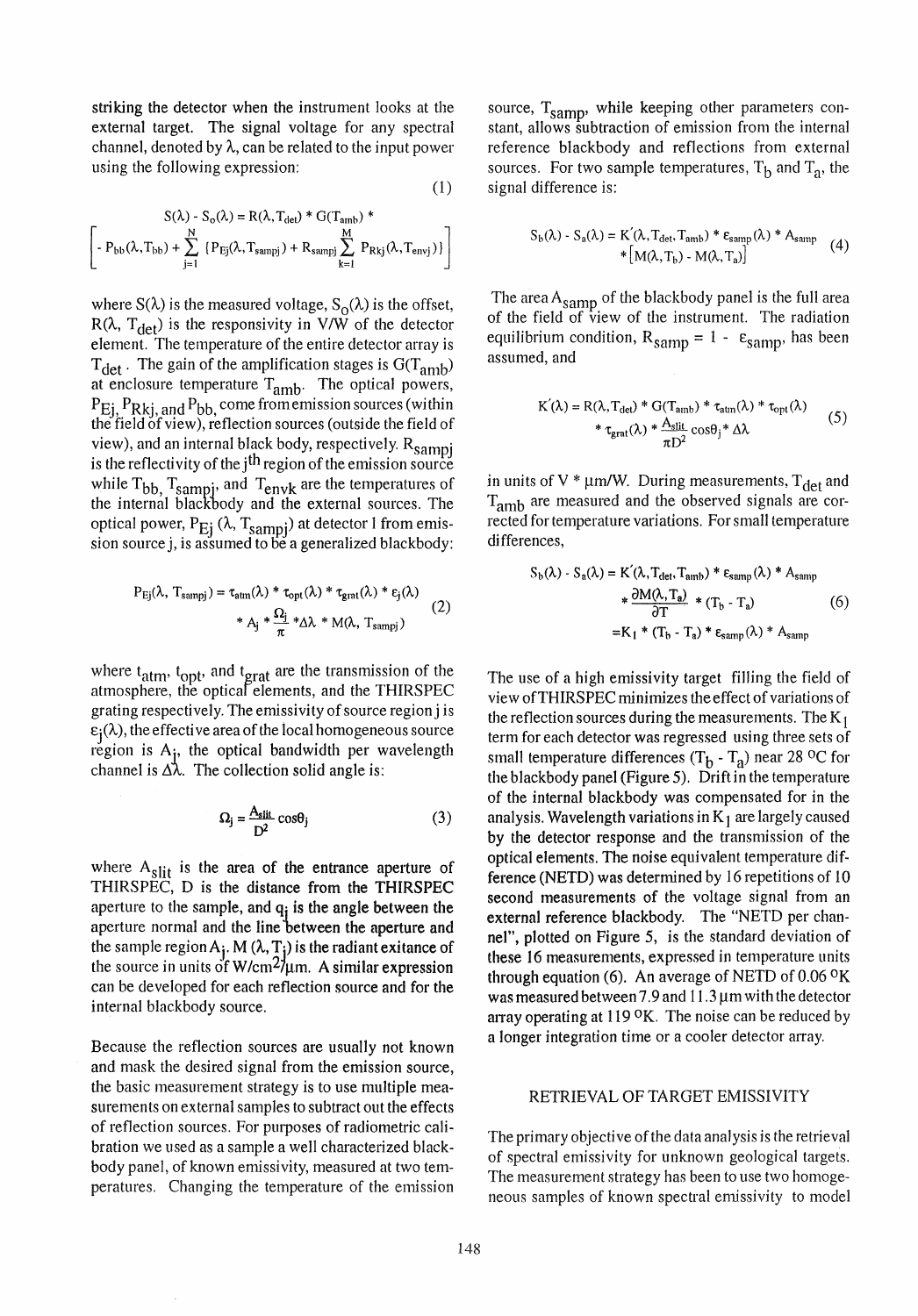the emission contribution by the environment and to apply the results for retrieval of emissivity for unknown targets. The difference measurement eIiminates the need for detailed calibration of the internal blackbody as long as a correction is made for drift in its temperature. The signal difference for two reference samples of known spectral emissivity that fill the field of view is:

(7)  
\n
$$
\frac{S_b^{'} - S_a^{'} }{K^{'}*A_{\text{samp}}*M_{\text{samp}}} = (\epsilon_b - \epsilon_a)^* \left(1 - \left[\sum_{k=1}^{N} \epsilon_{\text{envk}} * \frac{A_k}{A_{\text{samp}}} * \frac{M_{\text{envk}}}{M_{\text{samp}}}\right]\right)
$$

where  $A_k$  is the effective area of the sample for reflection of a particular source in the environment, and may be less than A<sub>samp</sub>. The term in square brackets accounts for environmental emission reflecting off the target. The environmentemissivity,  $\varepsilon_{envk}$ , includes any atmospheric effects prior to reflection from the target. S'<sub>a</sub> and S'<sub>b</sub> are the measured voltage corrected for drift in the temperature of the internal blackbody reference and of the sample temperature.

For cases where the targets do not fill the entire field of view , the more complete formalism of equation (1) must be used. In a typical situation, the rock sample is placed on a large diffuse gold mirror. The dimensions of the mirror are selected to ensure that it completely fills the field of view. For this case, equaton (7) holds, with  $\varepsilon_{\rm h}$ and  $\epsilon_a$  replaced by "effective emissivities"  $\epsilon_{\text{eff}b}$  and  $\varepsilon$ <sub>effa:</sub>

$$
\begin{aligned} \varepsilon_{\text{effb}} &= \varepsilon_q f_q + \varepsilon_g (1 - f_q) \\ \varepsilon_{\text{effa}} &= \varepsilon_l f_l + \varepsilon_g (1 - f_l) \end{aligned} \tag{8}
$$

- Here,  $\varepsilon_q$  = known emissivity of quartzite rock sample  $\varepsilon_1^4$  = known emissivity of limestone rock sample
	- $\epsilon_g$  = known emissivity of diffuse gold mirror
	- $f_{q=}^{\infty}$  fraction of the field of view that is filled by the quartzite sampie
	- $f_1$ = fraction of the field of view that is filled by the limestone sampie

A quartzite and a limestone sample were used to determine the background characteristics, while the "unknown" was a hornblende gabbro. The measurements were performed both in the laboratory and under field conditions. Figure 6 shows the reflection term derived from the fit of the quartz-limestone signal difference to the known quartz and limestone emissivity spectra using the model parameters listed *in* Table 2. The known emissivity spectra were derived from directional reflectance spectra acquired at a 100 incidence angle using an Analect Fourier Transform Infrared (FTIR) spectrometer and a heated nichrome wire source. Spectral resolution within the 7-12  $\mu$ m spectrum is 4 cm<sup>-1</sup> for the FfIR spectra.

The reflection term computed from the quartz-limestone signal was then used in equation 7 to derive the emissivity of an unknown target measured under the same environmental conditions. Results are shown on Figure 7. The uncorrected outdoor difference signal, for the unknown and the quartzite, shows ablend of emission and reflection that masks the emissivity profile. Between 7.9 and 11.3  $\mu$ m, where the responsivity of THIRSPEC is high, the computed spectral emissivity of the unknown sampie is comparable to that obtained under well controlled conditions using FTIR spectroscopy. Residual differences are attributed primarily to the spatial variablility of the emissivity over the sampie.

#### SUMMARY

In summary, measurements of spectral emissivity have been obtained from rock samples both in the laboratory and under field conditions, using THIRSPEC, a sensitive field portable thermal infrared spectrometer. The use of reference samples allows the effect of reflected background radiation from the instrument and from the environment to be removed.

#### ACKNOWLEDGEMENTS

The research described in this paper was carried out under a grant from the Ontario Ministry of Industry, Trade, and Technology, as part of the Ontario Centres of Excellence program. THIRSPEC was fabricated by Barringer Ltd. and evaluated by the Institute of Space and Terrestrial Science, Toronto, Canada. We are grateful to Joy Crisp for her assistance during acquisition of FTIR reflectance spectra at the Jet Propulsion Laboratory.

#### REFERENCES

Bedford, R.E, Ma, C.K., Chu, Y., and Chen, S. 1985. Emissivities of diffuse cavities. 4: isothermal and nonisothermal cylindro-inner-cones. Applied Optics, 24 (18): 2971-2980.

Nerry, F., Labed, J., and Stoll, M.P., 1988. Emissivity signatures in the thennal IR band for remote sensing: calibration procedure and method of measurement. Applied Optics, 27 (4): 758-764.

Plyer, E.K., and Peters, C.W., 1950. Wavelengths for calibration of prism spectrometers. J. Res. of the National Bureau of Standards, 45 (6): 462-466. perimental results. Applied Optics, 25: 3683.

Zhang, Y.W., Zhang, C.O., and Klemas, V., 1986. Quantitative measurements of ambient radiation, emissivity, and truth temperature of a greybody: methods and experimental results. Applied Optics, 25: 3683.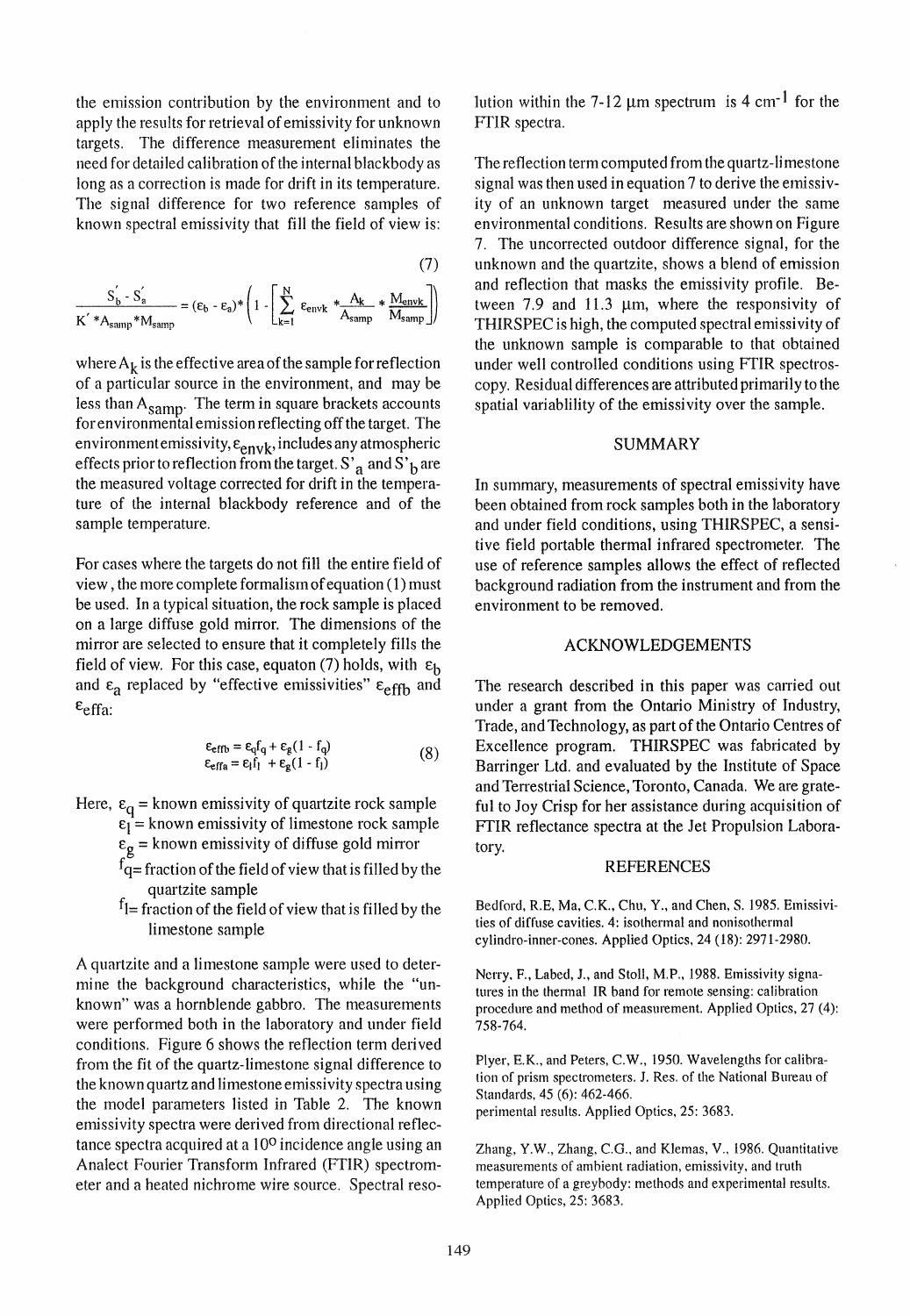| Detector | Wavelength $(\mu m)$ |
|----------|----------------------|
| 25       | 9.24                 |
| 26       | 9.33                 |
| 28.5     | 9.57                 |
| 35.5     | 10.18                |
| 37       | 10.32                |
| 41       | 10.63                |

Table 1: Tunable  $CO<sub>2</sub>$  laser wavelengths used for the spectral calibration

Table 2: Parameters used to model the reflection contribution by the environment

| Typical values measured                                                                                                                                                                  | Typical values estimated                                     |
|------------------------------------------------------------------------------------------------------------------------------------------------------------------------------------------|--------------------------------------------------------------|
| $T_{\text{det}} = 115 \text{ °K}, T_{\text{amb}} = 282.2 \text{ °K}$ $T_{\text{bb}} = 282.2 \text{ °K}$<br>$T_{\text{sample}} = 280.5 \text{°K}$ , $T_{\text{sample}} = 280.5 \text{°K}$ | $T = 279.5$ °K<br>env<br>$\varepsilon_{\text{env}}(d) = 0.6$ |





*Figure* 1: *Schematic diagram ofTHIRSPEC.*